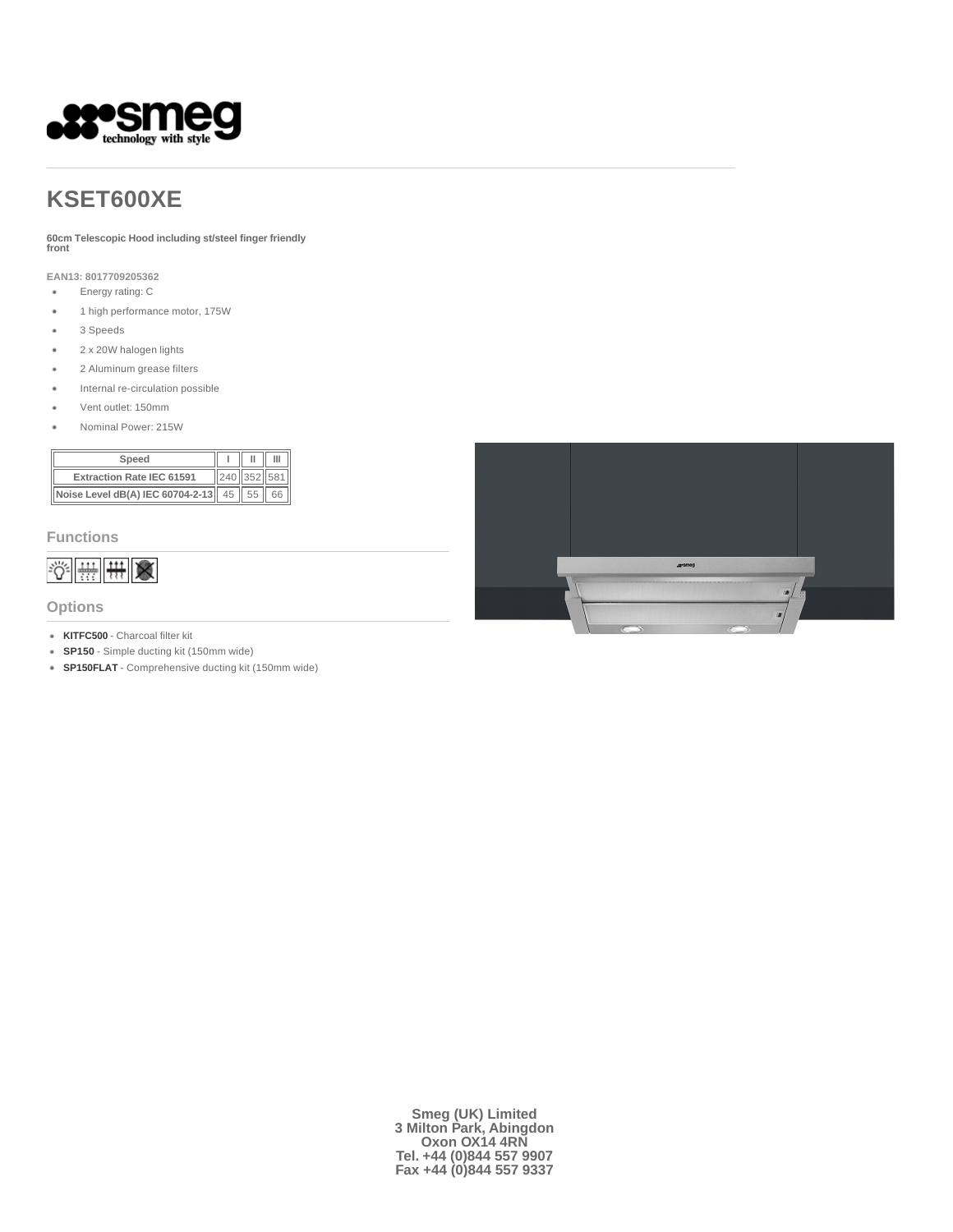

### **KSET600XE**

stainless steel min noise level  $<$  45 $\overline{dB}$  (A)





**Lights:** All cooker hoods feature lights to illuminate the cooking area or add to the ambience of the kitchen.

#### $\frac{111}{111}$ **Filters:**

Model has filters to help remove grease from the steam emanating from the pans during cooking.



#### **Charcoal filters:**

Extracting through charcoal filters or directly to the exterior lessens strong cooking odours considerably.



### **FINGER-FRIENDLY STAINLESS STEEL:**

The st/steel material used on the exteriors of Smeg dishwashers has a finger-friendly finish to assist in maintaining the surfaces in a pristine condition.

> **Smeg (UK) Limited 3 Milton Park, Abingdon Oxon OX14 4RN Tel. +44 (0)844 557 9907 Fax +44 (0)844 557 9337**